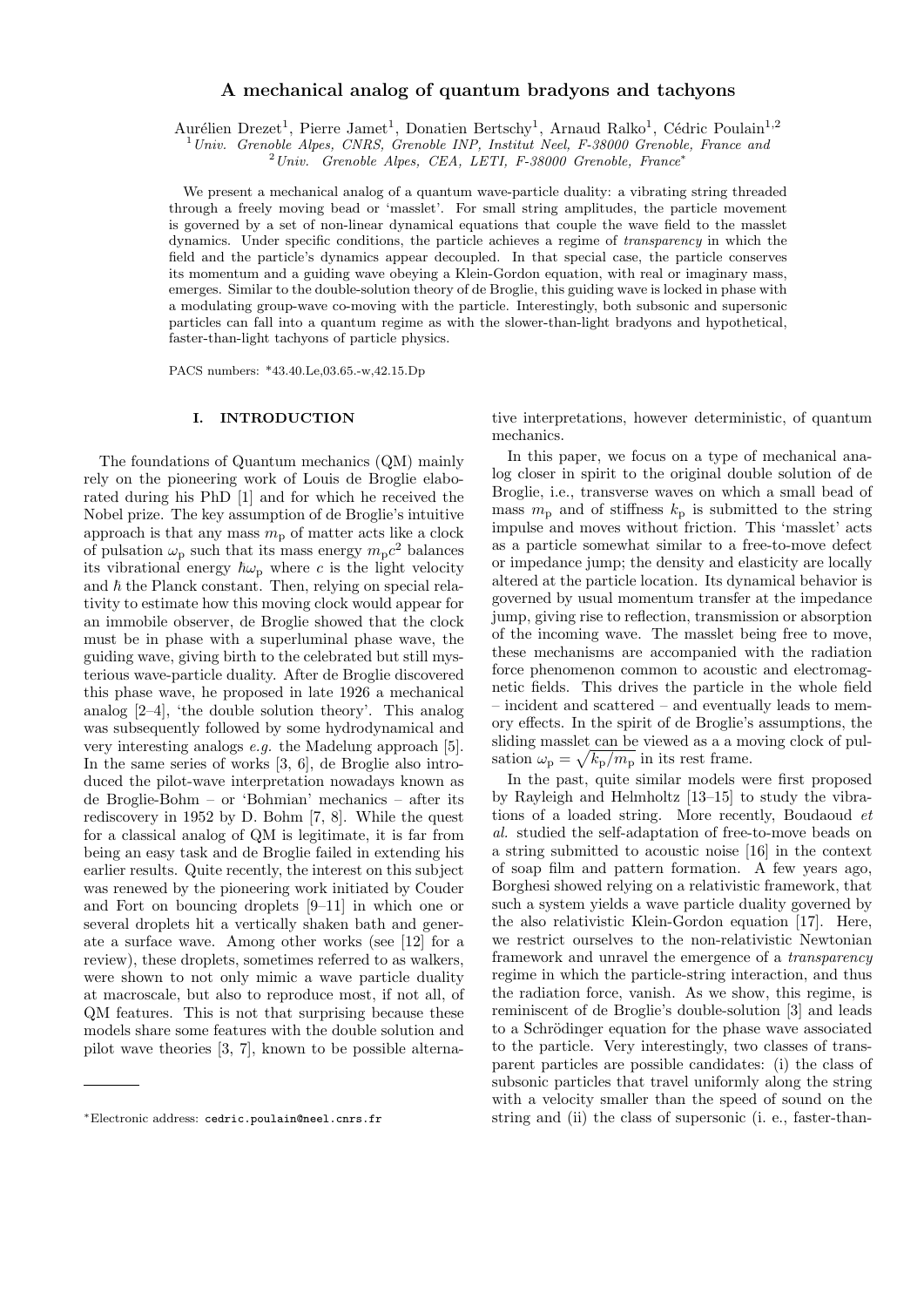

FIG. 1: Sketch of the string-mass mechanical analog. A bead of coordinates  $(x_p, z_p)$  slides without friction on a string with local transverse amplitude  $u(t, x)$ . A vertical spring acts on the bead as as a vertical restoring force and features an internal clock in the de Broglie double solution of quantum mechanics.

sound) particles. These two families of dynamical motions are hereafter referred to as bradyons and tachyons, respectively in reference to their quantum counterparts in particle physics (where the speed of sound must be replaced by the speed of light). The paper is structured as follows: In Section. II, we describe the system and derive the general dynamical equations. We discuss analytical solutions and present the numerical approach employed for studying the dynamics. In Section. III, we discuss in detail the transparency regimes by focusing on the two quantum analogs of bradyons and tachyons. Concluding remarks are addressed in Section. IV.

#### II. THE STRING-MASSLET SYSTEM

## A. General description

Our system consists of an elastic string of linear density  $\lambda$  stretched along x by tension T. The string oscillates in the transverse z-direction and the vibration is characterized by the field  $u(t, x)$ . The effect of gravity is neglected throughout the paper. A ring-shaped mass  $m_n$ – or bead – is threaded on this string at  $x = x_p$  and can slide without friction.

Importantly, in order to make this particle behave as a clock, the masslet is placed in an additional elastic force field corresponding to a spring of stiffness  $k_p$ . Thus, it exerts an elastic force towards the non-deformed axis of the string  $(z = 0)$  (see illustration in Fig. 1).

Since the mass cannot escape the string, its vertical position  $z_p$  must satisfy the holonomic condition  $z_{\rm p}(t) = u(t, x_{\rm p}(t))$  at any time t. Furthermore, the absence of any dissipation (and in particular of friction between the particle and the string) imposes that the reaction force  $N(t)$  from the string to the particle is locally normal to the string at the particle's location (in the limit of small vibration amplitudes i.e the reaction force is mainly vertical). When the string vibrates, the mass is

produced. In this work, we only study non-relativistic movements, i.e. we assume that the velocity of particle and wave are much smaller than the celerity of light defined by the velocity c of the elastic waves along the string. This allows us to define two distinct regimes associated to the Mach number  $Ma = |v_{p,x}/c|$  where  $v_{p,x}$  is the horizontal velocity of the particle.  $Ma < 1$  is the subsonic regime, while  $Ma > 1$  is the supersonic one. As we show in the following, the subsonic regime is physically equivalent to the bradyonic regime as defined in particle physics for slower-than-light quanta, while the supersonic regime is similar to the tachyonic one with faster than light quantum particles. The mechanical analogy with special relativity is remarkable and we demonstrate that the application of an equivalent Lorentz transformation (where the sound velocity replaces the velocity of light) is crucial for a quantum description of mechanical analogs.

#### B. Deriving the equations

Since our system possesses several degrees of freedom coupled by a holonomic condition, the Lagrangian formalism is well suited to derive the equations of motion. Obviously, the total action  $I$  of the system can be split in three parts as

$$
I = \int dt L_{\rm p} + \iint dt dx \mathcal{L}_{\rm s} + \int dt L_{\rm int.}
$$
 (1)

where  $L_p$  and  $\mathcal{L}_s$  are respectively the Lagrangian of the particle and the Lagrangian density of the string (indicated by the cursive letter) in the absence of the holonomic coupling constraint  $L_{\text{int}}$ . We focus first on the expression of the Lagrangian  $L_p$  of the particle in our system. Since we impose an attraction towards the string baseline, a potential

$$
V(z_{\rm p}) = \frac{1}{2} m_{\rm p} \omega_{\rm p}^2 z_{\rm p}^2 \tag{2}
$$

is introduced, with  $\omega_{\rm p}$  a pulsation or equivalently  $k_{\rm p}$  =  $m_{\rm p}\omega_{\rm p}^2$  a stiffness applied to the particle solely. The particle Lagrangian then takes the form

$$
L_{\rm p}(t, z_{\rm p}, v_{\rm p}) = \frac{1}{2}m_{\rm p}v_{\rm p}^2 - V(z_{\rm p})
$$
 (3)

where we have introduced  $\vec{v}_p = v_{p,x}\vec{u}_x + v_{p,z}\vec{u}_z$  with  $v_{\text{p},x}(t) = \frac{dx_{\text{p}}(t)}{dt}$  and  $v_{\text{p},z}(t) = \frac{dx_{\text{p}}(t)}{dt}$  the longitudinal and transverse particle velocity respectively. Without the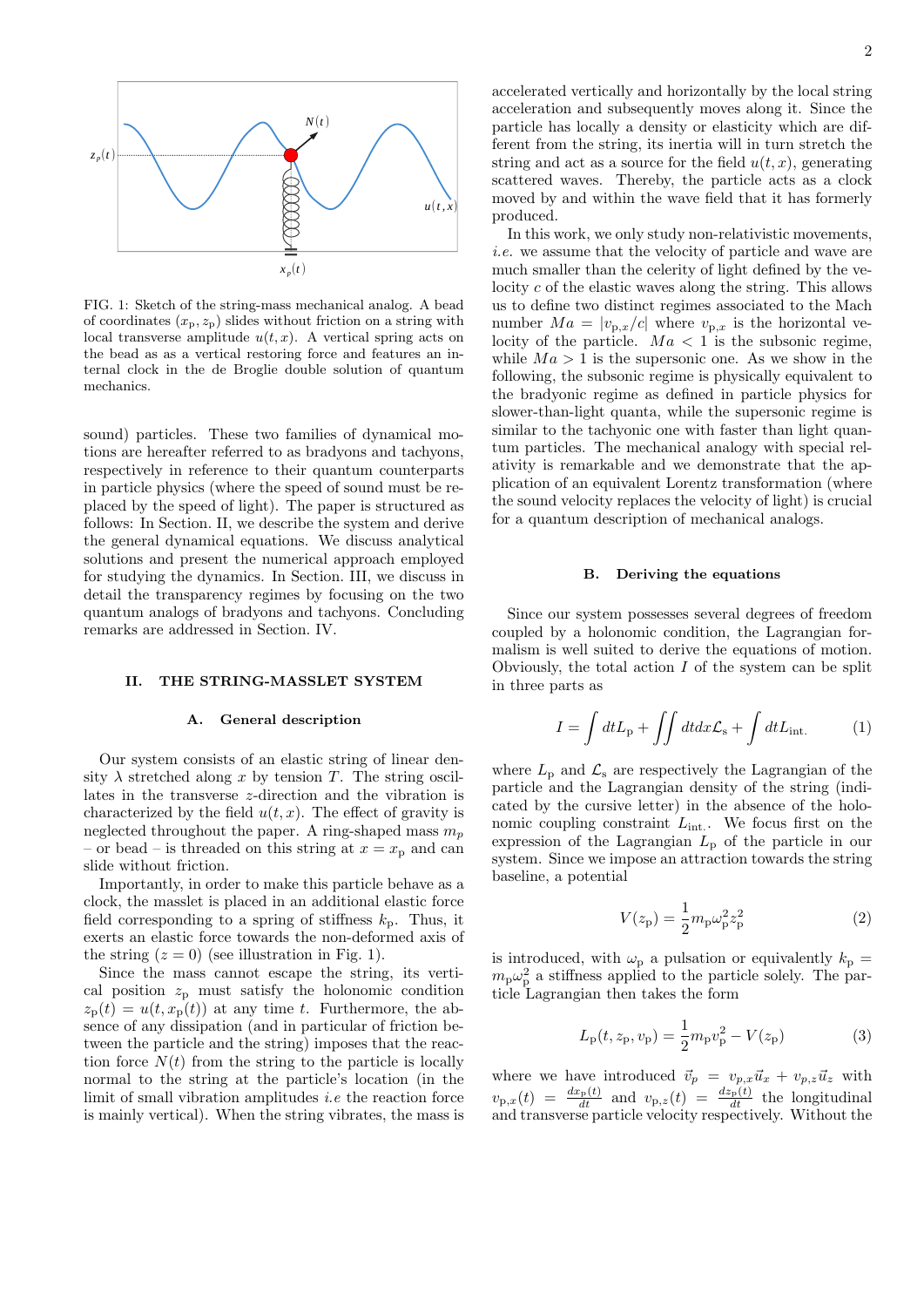holonomic constraint, the variational Lagrange principle  $\delta[\int dt L_{\rm p}] = 0$  leads to the usual Newtonian equations

$$
m_{\rm p}\ddot{x}_{\rm p}(t) = 0, \ m_{\rm p}[\ddot{z}_{\rm p}(t) + \omega_{\rm p}^2 z_{\rm p}(t)] = 0.
$$
 (4)

Similarly,  $\mathcal{L}_s$  is obtained by taking the continuum limit of a chain of springs with constant stiffness and considering small amplitude vibrations (i.e., neglecting nonlinearities):

$$
\mathcal{L}_{s}(u,\partial_{t}u,\partial_{x}u) = \frac{1}{2}\lambda(\partial_{t}u(t,x))^{2} - \frac{1}{2}T(\partial_{x}u(t,x))^{2} \quad (5)
$$

In this equation,  $\lambda$  and T are respectively the linear density and the tension of the string. We also define our local speed of sound  $c = \sqrt{T/\lambda}$  of the transverse waves propagating along the string. Once again, for  $L_{\text{int.}} = 0$ , one can obtain from the variational principle  $\delta[\int dt \int dx \mathcal{L}_s] = 0$ the wave-equation:

$$
\lambda \partial_t^2 u(t, x) - T \partial_x^2 u(t, x) = \Box u(t, x) = 0 \tag{6}
$$

where  $\square$  is the usual linear d'Alembert operator.

The specific nature of the holonomic constraint is ideally grasped by the coupling Lagrangian:

$$
L_{\rm int.}(t, x_{\rm p}, z_{\rm p}, N) = N \cdot [z_{\rm p} - u(t, x_{\rm p})],\tag{7}
$$

or equivalently by a Lagrangian density  $\mathcal{L}_{int.}$  (such that  $L_{\text{int.}} = \int dx \mathcal{L}_{\text{int.}}$ :

$$
\mathcal{L}_{\rm int.}(u, x_{\rm p}, z_{\rm p}, N) = N \cdot [z_{\rm p} - u(t, x)] \delta(x - x_{\rm p}), \quad (8)
$$

where  $N(t)$  is a Lagrange multiplier defining an additional variable in the variational problem. Variations with respect to N lead automatically to the holonomic constraint:

$$
z_{\mathbf{p}} = u(t, x_{\mathbf{p}}). \tag{9}
$$

Taking into account the action of the mass on the string, the wave dynamics follows a new equation obtained from the variational principle  $\delta[\int dt \int dx (\mathcal{L}_s + \mathcal{L}_{int.})] = 0$ , whereas symmetrically the modified dynamic of the sliding mass is obtained from  $\delta[\int dt (L_{\rm p} + L_{\rm int.})] = 0$ . Altogether this leads to the following set of coupled equations:

$$
m_{\mathbf{p}}\ddot{x}_{\mathbf{p}}(t) = -\partial_x u(t, x)|_{x=x_{\mathbf{p}}(t)} N(t), \tag{10a}
$$

$$
N(t) = m_{\rm p} \left[ \ddot{z}_{\rm p}(t) + \omega_{\rm p}^2 z_{\rm p}(t) \right],\tag{10b}
$$

$$
\Box u(t,x) = -\frac{N(t)}{T} \delta(x - x_{\rm p}(t)) \tag{10c}
$$

with the holonomic condition Eq. 9. Interestingly, after elimination of  $N(t)$  Eqs. 10a and 10b can equivalently be rewritten as

$$
\ddot{x}_{\rm p}(t) = -\partial_x u(t, x)|_{x = x_{\rm p}(t)} \left[ \ddot{z}_{\rm p}(t) + \omega_{\rm p}^2 z_{\rm p}(t) \right] \tag{11}
$$

Remarkably, this equation is independent of the mass  $m_p$ a fact which is reminiscent of acoustic analogs of gravitational forces in hydrodynamical systems [19]. We also

point-out that Eqs. 10a, 10b, and 10c can easily be interpreted using a Newtonian language. The Lagrange multiplier  $N(t)$  is the vertical reaction force acting on the sliding mass while  $-\partial_x u(t,x)|_{x=x_p(t)} N(t)$  is the horizontal component of this reaction force (i.e., in the linear limit of small wave-amplitude we have  $\partial_x u(t, x)|_{x=x_p(t)} = \tan \theta \simeq$  $\sin \theta$  where  $\theta$  is the angle between the reaction force N and the z vertical direction). We emphasize that Eq. 10c can be rewritten as  $\tilde{\lambda}(t,x)\partial_t^2 u(t,x) = T \partial_x^2 u(t,x) = 0$ with  $\tilde{\lambda}(t,x) = \lambda + m\delta(x - x_p(t))$ . In other words the mass  $m$  can also be interpreted as a local translatable defect in the linear density  $\lambda$ . This could have an impact for physical interpretations. Moreover, the previous dynamics is completed by an analysis of energy and momentum conservation in the coupled system (*i.e.*, of prime integrals of motion). From the full action and Lagrangian Eq. 1 (or alternatively from Eqs. 10a, 10b, and 10c) we deduce after lengthy but straightforward calculations the local energy-momentum conservation laws for the field coupled to the mass:

$$
\partial_t \varepsilon(t, x) + \partial_x S_x(t, x) = -N\delta(x - x_\text{p}(t)\partial_t u(t, x)|_{x = x_\text{p}(t)}
$$

$$
\partial_t g_x(t, x) + \partial_x T_{xx}(t, x) = N\delta(x - x_\text{p}(t)\partial_x u(t, x)|_{x = x_\text{p}(t)}
$$
(12)

where  $\varepsilon = \frac{1}{2}T[\frac{1}{c^2}(\partial_t u)^2 + (\partial_x u)^2]$  and  $g_x = -\frac{T}{c^2}\partial_t u \partial_x u$ are respectively the u−field energy and linear (pseudo) momentum density of the acoustic field along the string. Similarly  $S_x = c^2 g_x$  and  $T_{xx} = \varepsilon$  are respectively the energy and (pseudo) momentum density flow along the x direction  $(T_{xx}$  is the constraint tensor of the field which has only one component here). Moreover, combining Eq. 12 with Eqs. 10a, 10b, and 10c leads to

$$
\frac{d}{dt} \left\{ \int dx \varepsilon(t, x) + \frac{1}{2} m_{\rm p} (\dot{x}_{\rm p})^2 + \frac{1}{2} m_{\rm p} [(\dot{z}_{\rm p})^2 + \omega_{\rm p}^2 (z_{\rm p})^2] \right\} = 0 \tag{13a}
$$

$$
\frac{d}{dt}\left\{\int dx g_x(t,x) + m_\text{p}\dot{x}_\text{p}\right\} = 0\tag{13b}
$$

which shows that the total energy and linear momentum of the system are conserved.

We stress that despite its non-relativistic nature our model differs from the one proposed in [17] which considered a Klein-Gordon wave equation from the start, i.e.,  $[\Box + \frac{\Omega_m^2}{c^2}]u(t,x) = -\frac{N(t)}{T}$  $\frac{f(t)}{T} \delta(x-x_{\rm p}(t))$ . In [17] it was shown that such a Klein-Gordon equation with a source term can be used to generate a mechanical analog of waveparticle duality. Here we show that it is not necessary to introduce such a complication. An inhomogeneous d'Alembert equation, i.e., as in Eq. 10c, is already sufficient to reproduce wave-particle duality. As we show in the following this is in complete agreement with original ideas developed by de Broglie before 1927 [18].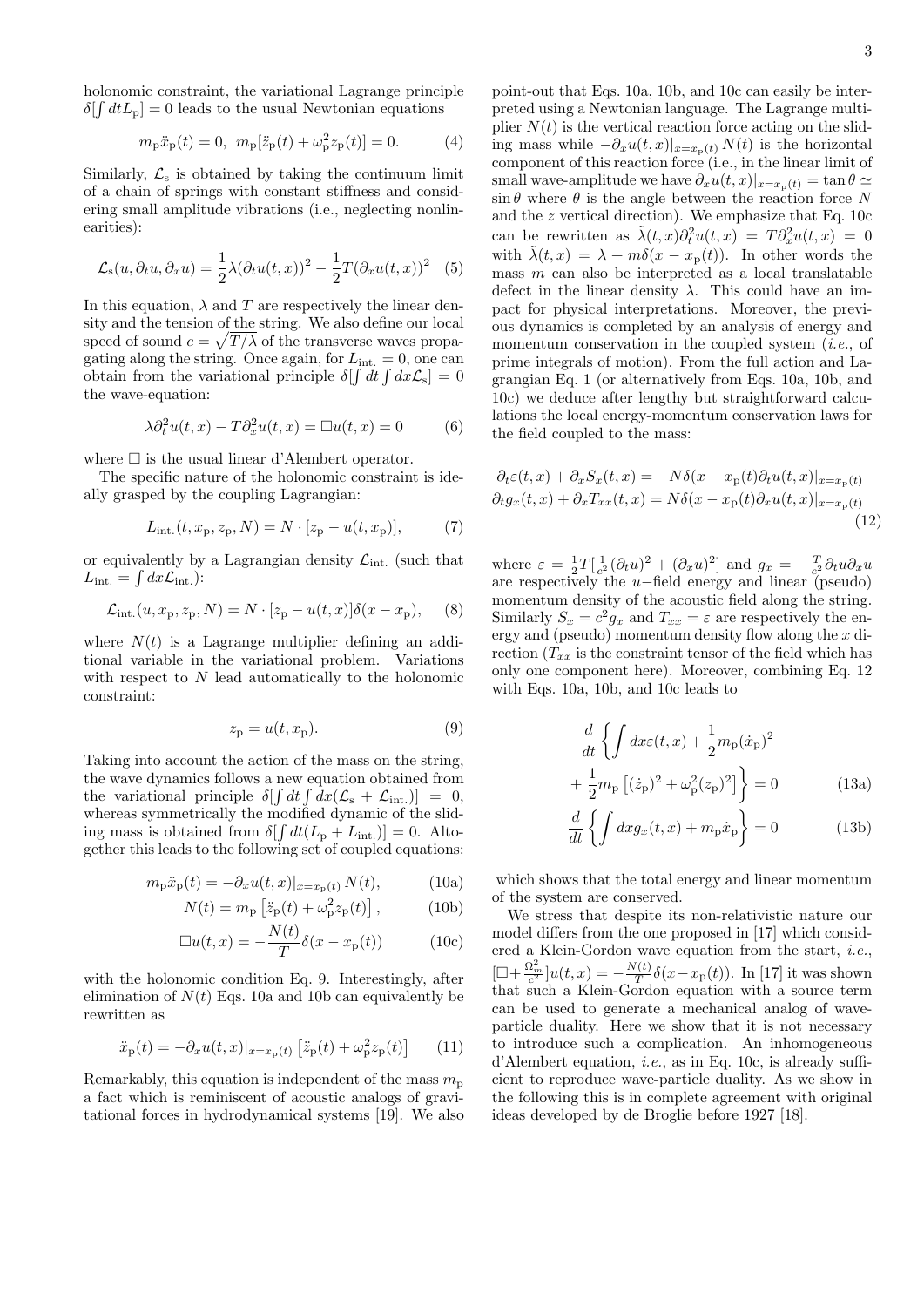## III. THE TRANSPARENCY REGIME

## A. The bradyonic or subsonic regime: wave-particle duality

Let us now focus on a particular class of motion for which the coupling force  $N(t)$  between the field and the particle cancels:

$$
m_{\rm p}[\ddot{z}_{\rm p}(t) + \omega_{\rm p}^2 z_{\rm p}(t)] = N(t) = 0 \quad \text{(transparency)} \quad (14)
$$

yielding a purely oscillatory motion

$$
z_{\rm p}(t) = A\cos\left(\omega_{\rm p}t + \varphi\right) \tag{15}
$$

with A and  $\varphi$  real constants. Eqs. 10a and 10c yield:

$$
\ddot{x}_{\mathbf{p}}(t) = 0, \quad \Box u(t, x) = 0 \tag{16}
$$

which results in an inertial movement for the particle:

$$
x_{\mathbf{p}}(t) = v_{\mathbf{p}}t + x_{\mathbf{p},i} \tag{17}
$$

with  $x_p(0) = x_{p,i}$  and  $v_p(t) = v_p$  two real constants. In this configuration the different degrees of freedom are decoupled and in particular  $\int dx \epsilon(t, x)$ ,  $\frac{1}{2}m_{\rm p}(\dot{x}_{\rm p})^2$ ,  $\frac{1}{2}m_{\rm p}\left[({\dot z}_{\rm p})^2+\omega_{\rm p}^2(z_{\rm p})^2\right]$ ,  $\int dxg_x(t,x)$  and  $m_{\rm p}{\dot x}_{\rm p}$  are constant of motions. We emphasize that the oscillatory motion  $z_p(t)$  is reminiscent of de Broglie's original idea [1, 18] of associating a local clock to any particle. Here, we have a more detailed mechanical model for which we see that the uniform motion given by Eq. 17 is dynamically linked to the harmonic oscillation defined by Eq. 15.

Concerning the string field  $u(t, x)$ , several solutions are a priori available. Indeed the general solution of  $\Box u(t, x) = 0$  reads  $u(t, x) = f(t - x/c) + g(t + x/c)$  corresponding to two arbitrary pulses  $f(t)$  and  $g(t)$  propagating respectively along the  $+x$  and  $-x$  direction. Considering for example the case  $g = 0$  and using the holonomic condition Eq. 9 one gets  $f(t(1 - \frac{v_{\rm p}}{c}) - \frac{x_{\rm p,i}}{c})$  $A \cos (\omega_{\rm p} t + \varphi)$ , i.e.,

$$
f(t) = A \cos\left[\frac{\omega_{\rm p}}{1 - \frac{v_{\rm p}}{c}} \left(t + \frac{x_{\rm p,i}}{c}\right) + \varphi\right].
$$
 (18)

This motion would correspond to a mass 'surfing' on a monochromatic propagative wave with pulsation  $\frac{\omega_p}{1-\frac{\omega_p}{\sigma}}$ . However, while Eq. 18 is interesting in itself we are not going here to further develop this approach. Instead, we now follow the physical intuitions of de Broglie and seek solutions for the homogeneous equation  $\Box u = 0$  such that in a co-moving inertial frame  $\mathcal{R}'$  translating at velocity  $v_p$  with the particle, the field u would appear as stationary. Interestingly, a Galilean transformation of the coordinates  $(t' = t, x' = x - v_p t)$  which lets the time flow unchanged fails to bring a standing solution. This coordinate change, although legitimate here for a Newtonian approach (small Mach number) is however too crude to allow for clock synchronization at a distance. A coordinate transformation that does not let the time unaltered

is required to bring a stationary solution. Actually, a 'first-order' Poincaré-Lorentz transformation of the form:  $x' = x - v_p t$ ,  $t' = t - \frac{v_p}{c^2} x$  is already sufficient to ensure the invariance of the free wave equation. This is because the term  $-\frac{v_{\rm p}}{c^2}x$  results from a time synchronization procedure for clocks located at different points of inertial frames  $\mathcal R$  and  $\mathcal R'$  as already proposed by Poincaré in 1900 [20]. Moreover, the d'Alembert operator  $\Box$  being invariant under the usual Lorentz transformation  $\square = \square'$ , we make use of the following coordinate change:

$$
x' = \gamma_{\rm p} \left( x - v_{\rm p} t \right), \quad t' = \gamma_{\rm p} \left( t - \frac{v_{\rm p}}{c^2} x \right), \tag{19}
$$

with  $\gamma_{\rm p}^{-1} = \sqrt{1 - \frac{v_{\rm p}^2}{c^2}}$  so that in the Lorenz-Poincaré group in dimension 1+1, the field  $u(t, x)$  appears as a scalar invariant field, *i.e.*,  $u(t, x) = u'(t', x')$ . We point out that the variable  $t'$  and  $x'$  have no direct physical meaning here since we are working in the context of Newtonian dynamics where the time is absolute. However, Eq. 19 is used as a mathematical tool for finding the solutions of the d'Alembert equation under the restriction  $Ma < 1$  (in this context we emphasize that Voigt [21] already used the Lorentz transformation as a mathematical tool in optics but devoid of physical interpretation). Searching for a standing solution in the Lorentzian comoving frame  $\mathcal{R}'$  that ensures a 'time-space' separation  $u'(t',x') = F(t')G(x')$ , one gets:

$$
\frac{1}{c^2} \frac{d^2 F}{dt'^2} G - F \frac{d^2 G}{dx'^2} = 0
$$
\n(20)

which turns into a set of equation:

$$
\frac{d^2F}{dt'^2} + \omega'^2 F = 0, \quad \frac{d^2G}{dx'^2} + \frac{\omega'^2}{c^2} G = 0 \tag{21}
$$

with  $\omega'$  a complex constant to be determined. For the case of interest when  $\omega'$  is real, F and G are harmonic so that we obtain an 'amplitude modulated' field  $u'(t', x')$ :

$$
u'(t', x') = B \cos(\omega' t' + \eta) \cos\left(\frac{\omega'}{c} x' + \xi\right) = u(t, x)
$$

$$
= B \cos\left[\omega' \gamma_{\rm p}\left(t - \frac{v_{\rm p}}{c^2}x\right) + \eta\right] \cos\left[\frac{\omega'}{c} \gamma_{\rm p}\left(x - v_{\rm p}t\right) + \xi\right]
$$
(22)

B,  $\eta$  and  $\xi$  being three real constants. They can be determined by using the holonomic condition expressed for the case of the uniform motion:  $z_p(t) = u(t, x = v_p t + x_{p,i}).$ It follows that:

$$
u(t, x = vt + x_{p,i}) = B \cos\left(\frac{\omega'}{\gamma_p}t + \eta - \frac{\omega'\gamma_p x_{p,i}v_p}{c^2}\right)
$$

$$
\times \cos\left(\frac{\omega'}{c}\gamma_p x_{p,i} + \xi\right)
$$

which, by identification with  $z_0(t)$  given by Eq. 15 yields:

$$
\varphi = \eta - \frac{\omega' \gamma_{\rm p} x_{\rm p,i} v_{\rm p}}{c^2} + 2\pi n \text{ (with } n \in \mathbb{Z}), \qquad (23)
$$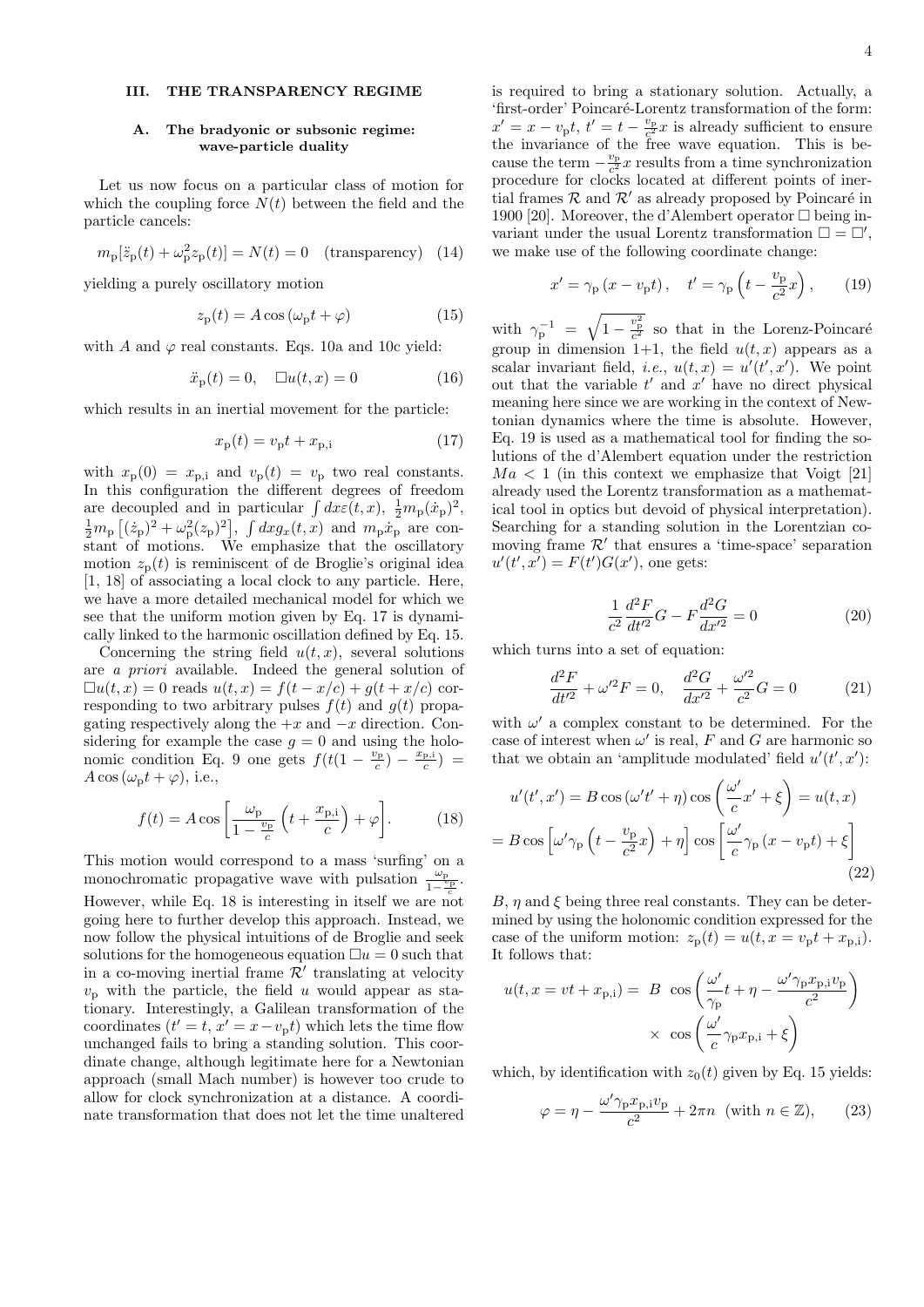5

$$
A = B\cos\left(\frac{\omega'}{c}\gamma_{\rm p}x_{\rm p,i} + \xi\right),\tag{24}
$$

and above all the relation:

$$
\omega_{\rm p} = \frac{\omega'}{\gamma_{\rm p}}.\tag{25}
$$

To give a meaningful interpretation of this condition, we can write:  $u' = u$  in Eq. 22 in the form  $u = B \cos S_{\text{brad}}$ .  $\cos \Phi_{\text{brad}}$ . with

$$
S_{\text{brad.}} = \omega' t' + \eta = \omega t - kx + \eta
$$
  

$$
\Phi_{\text{brad.}} = \frac{\omega'}{c} x' + \xi = \frac{\omega}{c} (x - v_{\text{p}} t) + \xi
$$
 (26)

with  $\omega = \omega' \gamma_{\rm p}$ ,  $k = \omega v_{\rm p}/c^2$ . Besides, the following dispersion relation applies

$$
\frac{\omega^2}{c^2} - k^2 = \frac{\omega'^2}{c^2}
$$
 (27)

between the pulsation  $\omega$  and the wave-vector k. The quantity  $S_{\text{brad}}$  plays the role of a phase for a plane (carrying) wave,  $\psi(t,x) = e^{iS_{\text{brad.}}}$  solution of the Klein-Gordon equation:

$$
\left(\frac{1}{c^2}\partial_t^2 - \partial_x^2\right)\psi(t,x) = -\frac{\omega'^2}{c^2}\psi(t,x). \tag{28}
$$

The phase velocity  $v_{\rm ph.}$  is defined by the condition  $dS_{\text{brad.}} = 0$ , which implies

$$
v_{\rm ph.} = \frac{\omega}{k} = \frac{c^2}{v_{\rm p}} > c \tag{29}
$$

in accordance with the formulas obtained by Louis de Broglie in his PhD manuscript [2]. Besides,  $\Phi_{\text{brad}}$  in Eq. 26 defines an envelop  $(i.e., a group)$  velocity which identifies with the particle's velocity  $v_{\rm p}$  (setting  $d\Phi_{\rm brad.} =$ 0 we get  $dx/dt = v_p$ ). Furthermore, we deduce the Rayleigh formula  $v_{\text{gr.}} = \frac{d\omega}{dk} = v_{\text{p}}$  which was also obtained by de Broglie. This is clearly reminiscent of Hamilton formula  $\frac{dH_{\rm p}}{dP_{\rm p}}=v_{\rm p}$  if we identify the Hamiltonian or energy function  $H_{\rm p} := m_{\rm p} c^2 \gamma_{\rm p}$  and the linear momentum  $P_p := m_p \gamma_p v_p$  with respectively  $Q\omega$  and  $Qk$  where Q is a constant having the dimension of an action. The similarity between  $Q$  and  $\hbar$  is clear and is reenforced if we write Eq. 28 in the limit  $M_a \ll 1$  as

$$
iQ\partial_t\Psi \simeq -\frac{Q^2}{2m_{\rm p}}\partial_x^2\psi(t,x) + m_{\rm p}c^2\psi(t,x) \qquad (30)
$$

which is identical to Schrödinger's equation after the substitution  $Q \to \hbar$  (similarly in the Klein-Gordon Eq. 28 we can replace  $\frac{\omega'^2}{c^2}$  $\frac{\omega'^2}{c^2}$  by  $\frac{m_p^2 c^2}{Q^2}$  in agreement with standard textbooks). Moreover, we can also write  $H_{\rm p} = -Q \partial_t S_{\rm brad}$ . and  $P_{\rm p} = Q \partial_x S_{\rm brad.}$  which are reminiscent of Hamilton-Jacobi equations with QS playing the role of an action and therefore we have

$$
v_{\rm p} = -c^2 \frac{\partial_x S_{\rm brad.}}{\partial_t S_{\rm brad.}}\tag{31}
$$

which is the guidance formula introduced by de Broglie in his pilot-wave interpretation [3, 6] and which leads to  $v_{\rm p} = Q \frac{\partial_x S_{\text{brad}}}{m_{\rm p}}$  in the limit  $Ma \ll 1$  in agreement with Bohmian mechanics [6, 7]. Therefore, altogether we recover de Broglie's assumptions casting the double solution theory [3] with a  $\psi$ -wave also called the guiding wave (solution of the Klein-Gordon equation) and the uwave (solution of the homogeneous d'Alembert equation) associated with the particle's movement. Importantly, in our approach (and in contradistinction to [17]) we start from the d'Alembert equation and not from the Klein-Gordon equation. Still, we are able to obtain a guidingwave  $\psi$  which is solution of Eq. 28 *i.e.*, the Klein-Gordon equation. In other words the mass term of the Klein-Gordon equation has been generated from the  $u$ -field itself. This agrees with a model already presented by de Broglie in 1925 [18], i.e., two years before the model named traditionally the 'double solution'[3] and based on the Klein-Gordon equation.

The condition (25) on the frequency can also be written in terms of phase and becomes a phase-locking condition, since for  $x = x_p(t)$  one gets:

$$
S_{\text{brad.}} = \omega' t' + \eta = \frac{\omega'}{\gamma_{\text{p}}} t + \varphi = \omega_{\text{p}} t + \varphi \qquad (32)
$$

which expresses the phase-locking of the particle's clock (with pulsation  $\omega_{\rm p}$ ) to that of the wave (with pulsation  $\omega$  or  $\omega'$ ). Following de Broglie [18, 22], we can rewrite the total wave  $u$  as a sum of waves (by means of the trigonometric identity:  $2 \cos F \cos G = \cos (F + G) +$  $\cos(F - G)$  to give a physically meaningful interpretation

$$
u'(t',x') = \frac{B}{2}\cos\left[\omega'\left(t' + \frac{x'}{c}\right) + \eta + \xi\right] + \frac{B}{2}\cos\left[\omega'\left(t' - \frac{x'}{c}\right) + \eta - \xi\right]
$$
(33)

or equivalently

$$
u(t,x) = \frac{B}{2}\cos\left[\omega'\gamma_{\rm p}(1-\frac{v_{\rm p}}{c})(t+\frac{x}{c}) + \eta + \xi\right] + \frac{B}{2}\cos\left[\omega'\gamma_{\rm p}(1+\frac{v_{\rm p}}{c})(t-\frac{x}{c}) + \eta - \xi\right]
$$
(34)

It is another way to express  $u$  as the sum of two counter propagating waves  $u(t, x) = u_+(t, x) + u_-(t, x)$ with (i)  $u_{-} = \frac{B}{2} \cos \left[\omega_{-} t + \omega_{-} x/c + \eta + \xi\right]$  a wave with a low-frequency Doppler shift  $\omega_- = \omega(1 - \frac{v_{\rm p}}{c})$ propagating along the  $-x$  direction, and (ii)  $u_{+}$  =  $\frac{B}{2} \cos \left[\omega_{+} t - \omega_{+} x/c + \eta - \xi\right]$  a wave with a high-frequency Doppler shift  $\omega_+ = \omega(1 + \frac{v_{\rm p}}{c})$  propagating along the  $+x$  direction. Experimentally, this decomposition will allow us to generate the resulting modulated u wave appearing in Eq. 22 as the sum of two plane waves.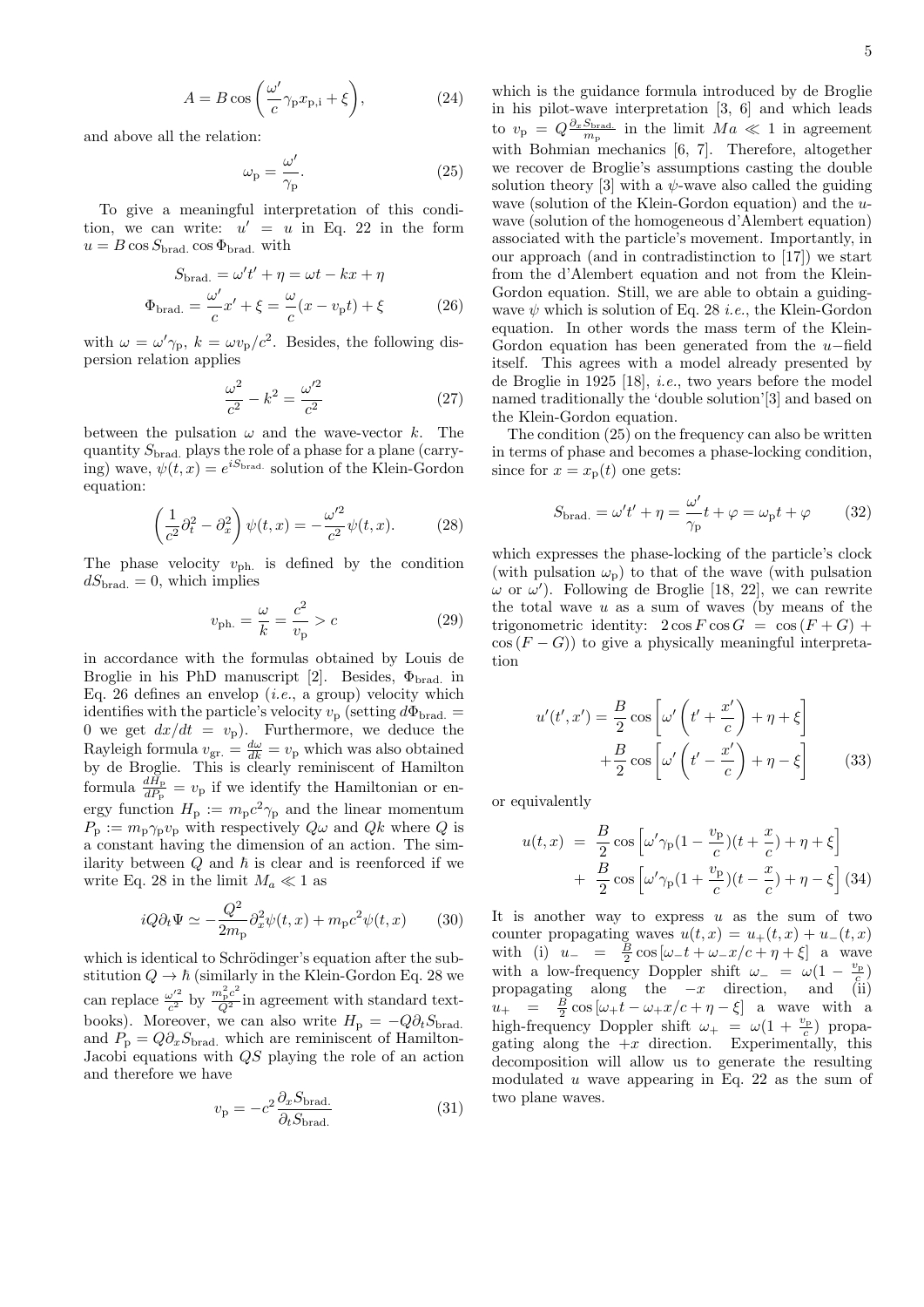

FIG. 2: The transparent regime for a bradyonic  $(i.e., sub$ sonic) particle plotted from the analytical solutions described in the paper. An equivalent animation obtained from the numerical code of the full set of equation is available in the supplemental material [23]. For this example, we have  $v_p/c = 0.1$ ,  $x_{p,i}$  = 0.1 for a string length of  $L = 1$  and  $c = 1$  (in natural units). We have chosen a  $\psi$ -wave temporal period  $T_{\text{phase}} = \frac{2\pi}{\omega} = 10$  and  $\eta = \xi = 0$ . The continuous thick gray line is the total field  $u(x, t)$  which can be decomposed into the phase-wave  $\psi$  (continuous blue line) and the group wave (dashed gray line). The whole field is shown at two different instants (a)  $t = 0$  and (b)  $t = 0.08$  clearly demonstrating the subsonic (or bradyonic) regime of the particle. The particle's initial condition is set so that it is at a maximum of the group phase  $\Phi_{\text{brad.}}$  (see Eq. 26) and is clearly locked to it along time. The red arrows in panel (a) and (b) compare the position of the particle at time  $t = 0$  and  $t = 0.08$  whereas the blue arrow show the position and displacement of a phase maximum at the two instants  $t = 0$  and  $t = 0.08$ .

The analytical solution is plotted in Fig. 2 for this transparency regime (the normalized parameters are indicated in the caption). Going back to Eq. 26 we have for the phase-wave a temporal period  $T_{\text{phase}} = \frac{2\pi}{\omega}$  and a spatial period  $\lambda_{\text{phase}} = \frac{2\pi}{\omega} \frac{c^2}{v_{\text{p}}}$  $\frac{c^2}{v_{\rm p}}$  which have to be compared with the temporal and spatial period of the group wave  $T_{\text{group}} = \frac{2\pi}{\omega} \frac{c}{v_{\text{p}}} \geq T_{\text{phase}}$ ,  $\lambda_{\text{group}} = \frac{2\pi}{\omega} c \leq \lambda_{\text{phase}}$  (as illustrated in Fig. 2 for  $\lambda_{\text{phase}}/\lambda_{\text{group}} = 10$ . Importantly, we have here the well-known de Broglie formula [1]:

$$
P_{\rm p} = \frac{2\pi Q}{\lambda_{\rm phase}}\tag{35}
$$

It is interesting to note that in de Broglie approach the wave field was a solution of a non-homogeneous equation including a source term for the particle  $\Box u(t, x) \propto$  $\delta(x - x_p(t))$  (i.e., like in Eq. 10c). Here, instead the transparency condition  $N(t) = 0$  imposes the field equation  $\Box u(t, x) = 0$  and this simplifies the interpretation of Eq. 34 as the sum of two plane waves whereas de Broglie had to involve a complicated sum of advanced and retarded waves emitted by the particle itself [18, 22].

More generally, it is clear that the equations of motion presented here are strongly non-linear, and except for a few specific regimes as the ones discussed in the present paper, no analytical solutions are usually reachable. In order to further investigate the physics of our model, we have employed a numerical scheme based on standard finite differences through a Runge-Kutta of order 4 (see for example [24]). Since the mutual interaction between the mass and the string only enters as an external source term for the each other, we have implemented separately their differential equations and solve the full system self consistently. We first start by fixing initial compatible configurations for both the string and the mass. During the time resolution process, an update of the string is performed, accounting the presence of the mass. Once this space-time update is achieved, we proceed to the update of the mass now accounting back to the new state of the string. And we continue so on and so forth until desired time periods. The convergence is ensured by respecting the von Neumann stability criterion. Despite the above mentioned non-linearities in the complete set of equations, the algorithm appears to be well stable and reproduces very precisely the analytical solutions discussed here. (transparency). This validates our approach and indicates that the coupling between the mass and the string does not seem to be that crucial in the convergence. For this first work, we have employed our algorithm in order to complement with the dynamics the discussed analytical solutions. In particular, we have recorded a movie [23] showing the behavior of the mass in the transparency regime. The question of other possible emerging exotic regimes in our coupled system is very interesting though, and deserves a proper study. We dedicate a more systematic numerical analysis to a future work.

The calculations above deserve some comments in relation with de Broglie's picture. Indeed, it is noteworthy that the pulsation  $\omega_{\rm p}$  remains unchanged regardless of the particle's speed and is in particular different from  $\omega'$ (which is velocity dependent). It is slightly different from de Broglie's results and is a consequence of our mixed approach, combining a Lorenz transformation (by means of c the speed of sound) in a Newtonian framework for which relativistic dynamics do not apply. More precisely, in de Broglie's approach which is fully relativistic  $(i.e.,$ with the sound celerity replaced everywhere by the light velocity) the particle's internal clock with pulsation  $\omega_{\rm p}$  is defined in the rest-frame  $\mathcal{R}'$ , not in the laboratory frame R. The phase-locking condition reads now:

$$
S_{\text{brad.}} = \omega' t' + \eta = \frac{\omega'}{\gamma_{\text{p}}} t + \eta - \frac{\omega' \gamma_{\text{p}} x_{\text{p,i}} v_{\text{p}}}{c^2} = \omega_{\text{p}} t' + \varphi \quad (36)
$$

and we have thus  $\omega' = \omega_{\rm p} = \frac{\omega}{\gamma_{\rm p}}$  which differs from Eq. 25 by a prefactor  $\gamma_{\rm p}$  associated with a relativistic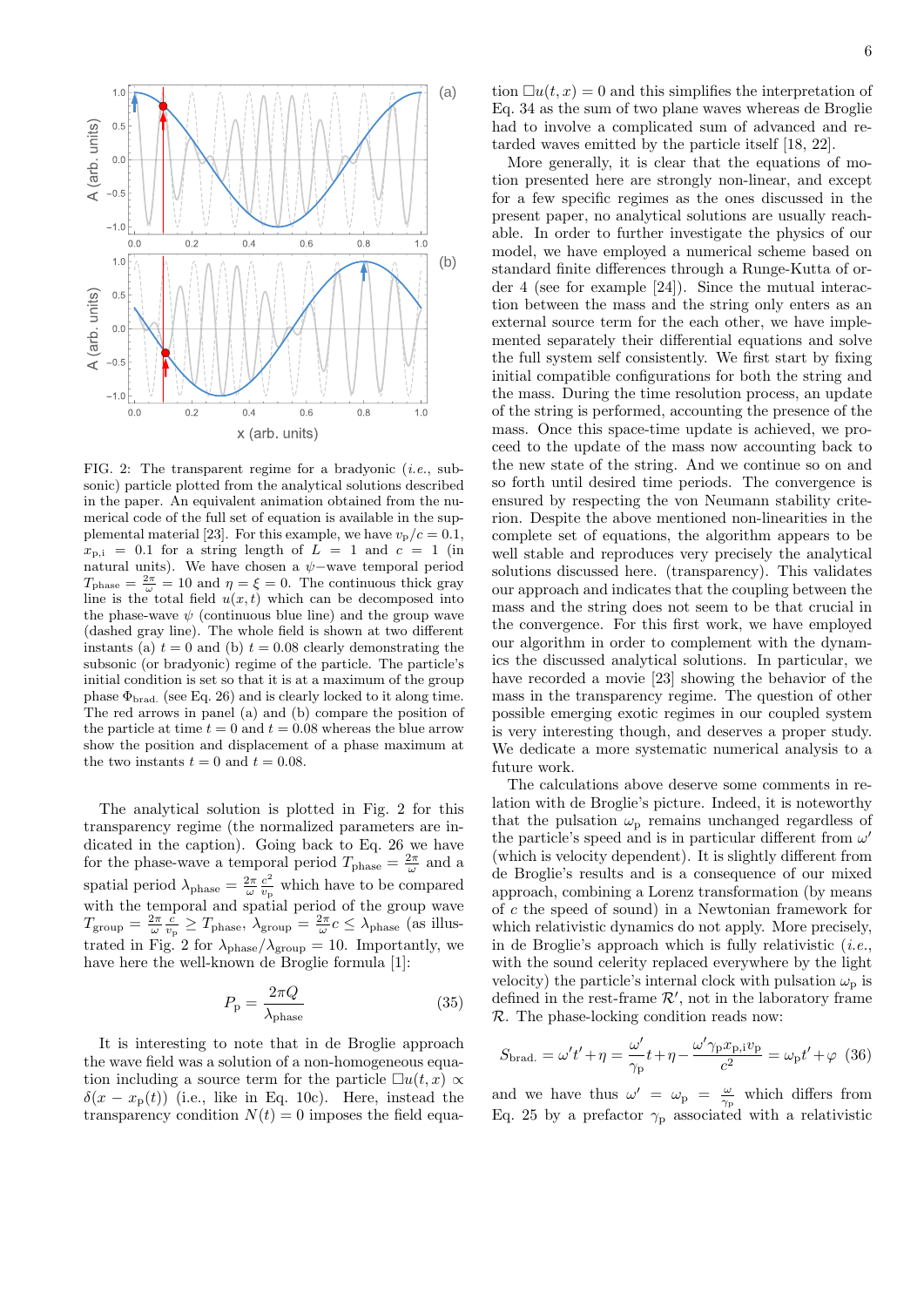time-dilation (we have also  $\eta = \varphi$  since  $\varphi$  is now defined in the rest frame[17, 18]). In the non-relativistic limit where  $\frac{v_{\rm p}}{c} \ll 1$  and  $\gamma_{\rm p} \simeq 1$  de Broglie's theory reduces to  $\omega \simeq \omega' = \omega_{\rm p}$ . This is identical in our model to the regime  $Ma \ll 1$  (where c is now the sound velocity) so that the difference between the two approaches vanishes for sufficiently slow particle motions. It is interesting to remark that in the  $Ma \ll 1$  regime the Hamiltonian  $H_{\rm p} := m_{\rm p} c^2 \gamma_{\rm p}$  which was formally introduced reduces to  $H_{\rm p} \simeq m_{\rm p}c^2 + \frac{1}{2}m_{\rm p}v_{\rm p}^2$  which, up to an additive constant, is the translational kinetic energy associated with the particle motion along x (similarly  $P_p \simeq m_p v_p$  which identifies with the translational linear momentum of the particle). Since c is here the sound velocity,  $m_p c^2$  can not physically be identified with a rest energy which is a relativistic Einsteinian concept. This once again stresses the similarities and differences between our mechanical analog and de Broglie's own approach. For similar reasons we have no right to identify the integration factor Q discussed previously with the Planck constant  $\hbar$ . This could only hold in de Broglie's model for a genuine quantum particle. Still, the mechanical analogy works fine for  $Ma \ll 1$ and could be actually extended to the relativistic regime by implementing a covariant, i.e. Einsteinian, mechanical model. Here, we nevertheless stick to the Newtonian framework which is closer to the experimental realization and is already sufficient to grasp the essential features of de Broglie's mechanical model.

#### B. The Tachyonic or supersonic regime

So far, we have discussed the dynamics of a particle moving on the string with a velocity  $v_p$  smaller than that of the waves on this string. Since this motion is completely governed by the interaction with the field  $u$ , we do not expect the particle to spontaneously cross the sound barrier without the use of an external force. However, one could choose initial conditions such that  $v_p > c$ . We would then find a whole new supersonic regime, which we can investigate. As explained in the introduction we choose to refer to such a particle as a 'tachyon' by analogy with the eponymous hypothetical particles introduced in special relativity, which are a class of solution for the dynamics associated with faster than light motions [25–28] (symmetrically the case studied previously with  $v_p < c$  is referred to as 'bradyonic' motion [25–28]). Indeed, this velocity c appears in the Lorentz transformation that we use for the field, as in the Lorentz transformation of special relativity, and appears as an asymptotic limit for the velocity  $v_p$  in both cases. However one should once again not confuse those two velocities: it is a fundamental limit within the special relativity framework, while it is not in the context of a particle sliding on a string. Supersonic particles (analogous to supersonic aircrafts in a fluid) are indeed possible solutions. Thus, it is completely reasonable to study these 'acoustic' tachyons, which are physically viable solutions of the dynamical equations. For



FIG. 3: The transparent regime for a tachyonic (i.e., supersonic) particle of velocity  $w_p/c = 10$ , and initial coordinate  $X_{p,i} = 0$  (in natural units). The two panels correspond to observation times (a)  $t = 0$  and (b)  $t = 0.08$ . The other parameters of the wave and string are unchanged with respect to Fig. 2. In particular, we have  $T_{\text{phase}} = \frac{2\pi}{\Omega} = \frac{2\pi}{\omega} \frac{c}{v_{\text{p}}} = 1$  (see text). Like the subsonic case, the particle is locked to the group wave  $\cos \Phi_{\text{tach.}}$  (dashed gray line) and is clearly faster than the velocity of the phase-wave  $\cos S_{\text{tach}}$  on the string (blue continuous line). The red and blue arrows compare the displacement of the particle and phase wave between  $t = 0$ and  $t = 0.08$ .

this purpose, we see from Eq. 19 that if we set  $x' = 0$ , we get  $x = v_p t$  and therefore the  $ct'$  axis corresponds to the trajectory of a particle with velocity  $v_p < c$  (this is of course the definition of a comoving rest frame for such a 'bradyonic' motion). If we now set  $t' = 0$ , we get  $x = \frac{c^2}{v}$  $\frac{c^2}{v_p}t = w_p t$  which corresponds to a case where the  $x'$  axis identifies with the trajectory of a tachyonic particle with velocity  $w_{\rm p} = \frac{c^2}{v_{\rm r}}$  $\frac{c^2}{v_{\rm p}} > c$ . This is the first hint that the dynamics of tachyons is completely symmetrical with that of 'normal' bradyonic particles. Indeed, we can rewrite Eq. 19 as

$$
t' = \frac{1}{c} \Gamma_{\mathbf{p}}(w_{\mathbf{p}}t - x), \quad x' = c \Gamma_{\mathbf{p}}\left(\frac{w_{\mathbf{p}}}{c^2}x - t\right), \tag{37}
$$

with  $\Gamma_{\rm p} = \left(\frac{w_{\rm p}^2}{c^2} - 1\right)^{-1/2} = \gamma_{\rm p} \frac{v_{\rm p}}{c}$  and where we see, by comparing with the original Lorentz transformation, that the roles of space and time have been reversed in the tachyonic case, compared to the bradyonic one. Furthermore, like for Eq. 19 the physical meaning of Eq. 37 is not immediate and here we use it mainly as a mathematical tool for guessing at an interesting solution of the wave equation. More precisely, let us consider once again the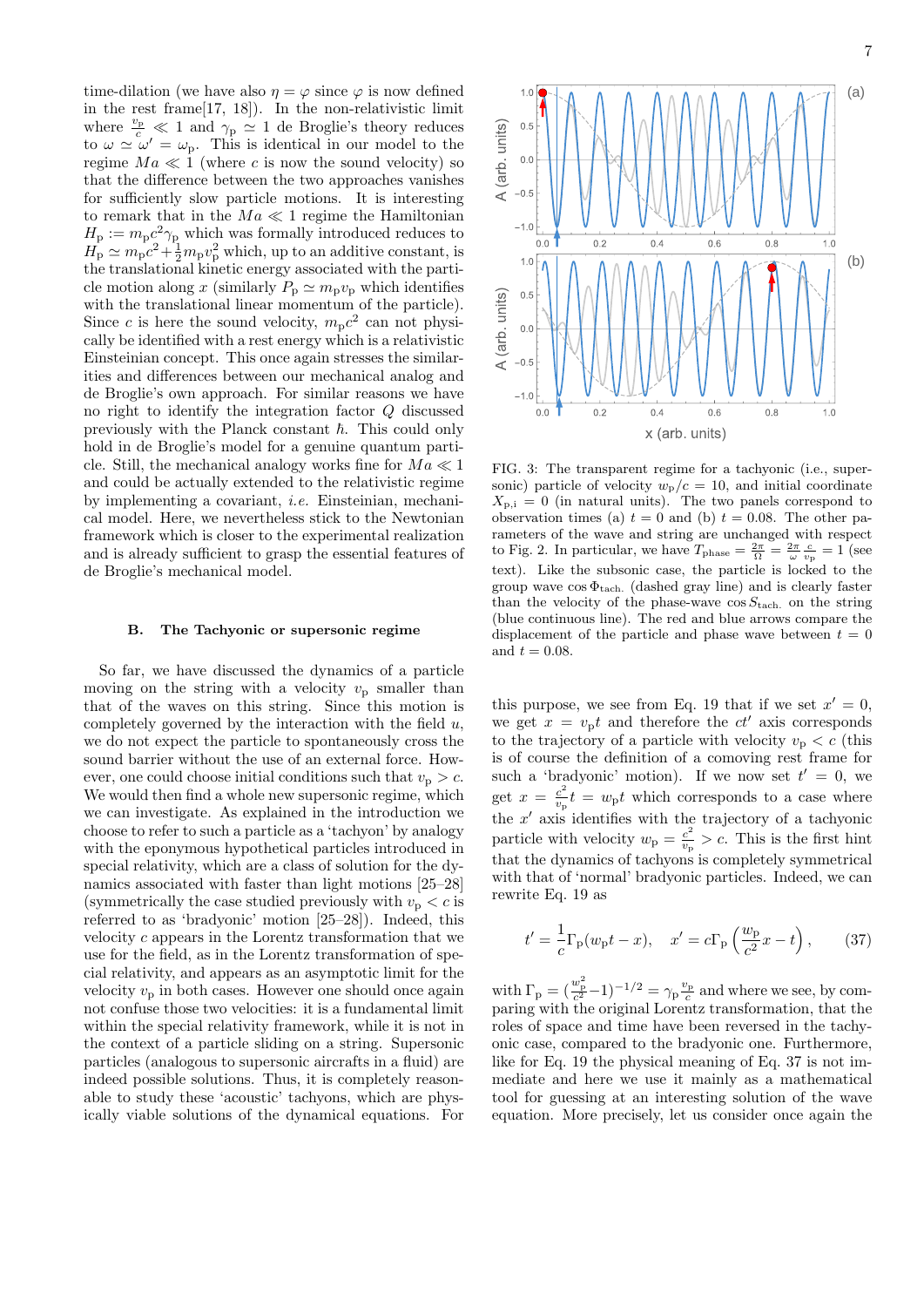stationary field

$$
u'(t',x') = B\cos\left(\omega't' + \eta\right)\cos\left(\frac{\omega'}{c}x' + \xi\right) \tag{38}
$$

defined with the variables  $t'$  and  $x'$ . From the analysis made before we can use this field to match the motion of a tachyonic particle with velocity  $w_{\rm p} = \frac{c^2}{v_{\rm p}}$  $\frac{c^2}{v_{\rm p}}$ . For this we use in Eq. 38 a wave with the same pulsation  $\omega'$  as in the badryonic case. However, as we will see below it implies that we use a different spring with pulsation  $\Omega_{p} \neq \omega_{p}$ . Hence, using Eq. 37 we get in the laboratory frame:

$$
u(t,x) = B \cos\left[-\frac{\omega'}{c}\Gamma_{\rm p}(x-w_{\rm p}t) + \eta\right]
$$

$$
\times \cos\left[-\omega'\Gamma_{\rm p}\left(t - \frac{w_{\rm p}}{c^2}x\right) + \xi\right].
$$
 (39)

We find that, once again, the roles of two quantities have been swapped. We have now

$$
\Phi_{\text{tach.}} = \omega' t' + \eta = -\frac{\omega'}{c} \Gamma_{\text{p}} (x - w_{\text{p}} t) + \eta
$$

$$
S_{\text{tach.}} = \frac{\omega'}{c} x' + \xi = -\omega' \Gamma_{\text{p}} \left( t - \frac{w_{\text{p}}}{c^2} x \right) + \xi \qquad (40)
$$

Here, the carrying phase wave and the envelope have been swapped: the supersonic phase wave that we had in the bradyonic case is now traveling alongside the particle; the group wave is now slower than the particle and has become the phase wave (i.e.,  $S_{\text{tach.}} = \Phi_{\text{brad.}}$  and  $S_{\text{brad.}} = \Phi_{\text{tach.}}$ . The field itself remains unchanged, and only the roles of its two components with respect to the particle have been changed. Thus, all the results that were obtained in the case of a particle with velocity  $v_p$  can be used for a tachyonic particle of velocity  $w_{\rm p} = c^2/v_{\rm p}$  if we keep in mind the symmetrical nature of this supersonic regime. More precisely, considering a uniform motion  $x_p(t) = w_p t + X_{p,i}$  with  $X_{p,i}$  a constant and using the holonomic condition Eq. 9 together with the oscillatory  $z_p(t)$  motion of Eq. 15 we get by identification with Eq. 39:

$$
\varphi = -\xi - \frac{\omega' \Gamma_{\rm p} X_{\rm p,i} w_{\rm p}}{c^2} + 2\pi p \quad \text{(with } p \in \mathbb{Z}),
$$
\n
$$
A = B \cos\left(\frac{\omega'}{c} \Gamma_{\rm p} X_{\rm p,i} - \eta\right),
$$
\n
$$
\Omega_{\rm p} = \frac{\omega'}{\Gamma_{\rm p}} = \frac{\omega' \frac{c}{v_{\rm p}}}{\gamma_{\rm p}}.
$$
\n(41)

Comparing the frequency-locking condition with the result obtained in Eq. 25 we deduce the constraint

$$
\Omega_{\rm p} \frac{c}{v_{\rm p}} = \omega_{\rm p} \tag{42}
$$

and consequently  $\Omega_{\rm p}<\omega_{\rm p}.$ 

There are, however, a few noteworthy differences in some of the equations, mainly the dispersion relation between the wave pulsation  $\Omega = \Omega' \Gamma_{p}$  and wave vector  $K=\Omega \frac{w_{\rm p}}{c^2}$  which becomes

$$
\frac{\Omega^2}{c^2} - K^2 = -\frac{\Omega'^2}{c^2}
$$
 (43)

and the Klein-Gordon equation for the wave  $\Psi = e^{iS_{\text{tach}}t}$ . (with  $S_{\text{tach.}} = Kx - \Omega t + \xi$ )

$$
\Box \Psi = +\frac{\Omega'^2}{c^2} \Psi \tag{44}
$$

where the signs in front of  $\frac{\Omega'^2}{c^2}$  $\frac{Q'^2}{c^2}$  have been reversed compared with  $\frac{\omega'^2}{c^2}$  $\frac{\omega^2}{c^2}$  in Eq. 27 and Eq. 28. This is specific of tachyonic motions where the pulsation or mass can envisioned as purely imaginary  $\tilde{\Omega} = i\Omega'$  (for instance we have  $\Omega = \frac{\tilde{\Omega}}{\sqrt{1 - \frac{w_{\rm p}^2}{c^2}}}$ [25, 26, 28]). Eq. 44 thus equivalently

reads  $\square \Psi = -\frac{\tilde{\Omega}^2}{c^2} \Psi$  which is the usual form for the Klein-Gordon equation but now with a purely imaginary mass.

Once more, we point out that our supersonic particle is only superficially looking as a tachyon. Indeed, genuine relativistic tachyons would induce reluctant causality and thermodynamic problems [25, 26, 28, 29] which are often considered as fatal objections to their mere existence. Here the analogy with tachyon is not complete. For instance observe that we can in analogy with the subsonic regime define the Hamiltonian and linear momentum as  $H_{\rm p} := m_{\rm p} c^2 \Gamma_{\rm p} = Q \Omega$  and  $P_{\rm p} := m_{\rm p} w_{\rm p} \Gamma_{\rm p} = Q K$ . Physically this corresponds to a tachyonic particle of imaginary mass  $im_p = iQ\Omega'/c^2 = iQ\omega'/c^2$  while the physical 'Newtonian' mass is of course  $m_p$ . These expressions are in general clearly different from the usual kinetic energy and momentum of a Newtonian particle.

To illustrate the tachyon dynamics we show in Fig. 3 an example for this transparency regime (the normalized parameters are indicated in the caption). Here we have for the phase wave the temporal period  $T_{\text{phase}} = \frac{2\pi}{\Omega} \frac{c^2}{w_p} = \frac{2\pi}{\omega} \frac{c^2}{v_p} = 1$  and a spatial period  $\lambda_{\text{phase}} = \frac{2\pi}{\Omega} \frac{c^2}{w_p} = \frac{2\pi}{\omega} c =$  $\frac{c^2}{w_{\rm p}} = \frac{2\pi}{\omega}c =$ 0.1 which have to be compared with the temporal and spatial period of the group wave  $T_{\text{group}} = \frac{2\pi}{\Omega} \frac{c}{w_{\text{p}}} = \frac{2\pi}{\omega}$  $0.1 \leq T_{\text{phase}}, \lambda_{\text{group}} = \frac{2\pi}{\Omega}c = \frac{2\pi}{\omega} \frac{c}{v_{\text{p}}} = 1 \geq \lambda_{\text{phase}}$  (as illustrated in Fig. 3 for  $\lambda_{\text{phase}}/\lambda_{\text{group}} = 0.1$ . Clearly the role of phase and group waves have been swapped compared to the bradyonic case. This stresses the strong symmetry existing between our bradyonic and tachyonic particle.

Remarkably, it means that a same  $u$ –wave can carry several bradyons of velocity  $v_p$  associated with a spring of pulsation  $\omega_{\rm p}$  and tachyons of velocity  $w_{\rm p} = \frac{c^2}{v_{\rm r}}$  $\frac{c^2}{v_{\rm p}}$  but with a spring of pulsation  $\Omega_{\rm p}$  (compare Figs. 2 and 3). The different particles could actually move together on the same string since the transparency condition  $N(t) = 0$ ensures that the particles do not interact with the wave and completely ignore each other. Therefore, we have here the possibility to generate collective excitations actually reminiscent of bosons surfing on a given wave. Consider for instance the case of n particles (bradyons or tachyons) coherently driven by a carrying u−wave. The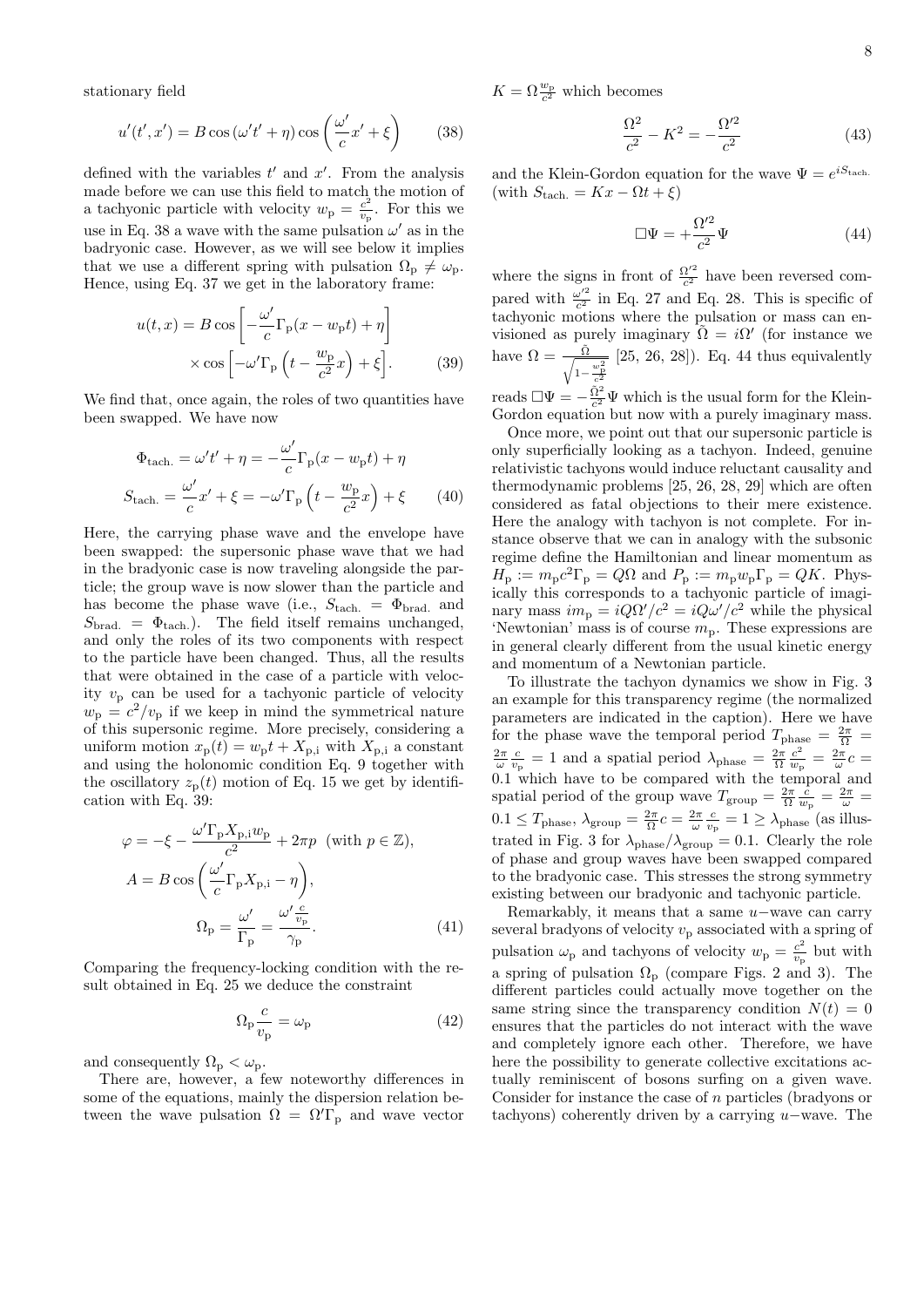situation shows some similarity with a Fock state  $|n\rangle$  in quantum mechanics for a collective excitation (e.g., photons or phonons) with  $n$  energy quanta. We could imagine a statistical ensemble of such strings carrying a various number of quanta  $n = 0, 1, ..., +\infty$  and subsequently develop a particle bosonic statistics with partition function  $Z = \sum_{n=0}^{n=+\infty} e^{-\frac{n\varepsilon_{\omega'}}{K_B T}}$  ( $K_B$  is the Boltzmann constant and T the temperature of the ensemble). The energy  $\varepsilon_{\omega'}$ is the Hamiltonian  $H<sub>p</sub>$  associated with the bradyons or tachyons characterized by the frequency  $\omega'$ . We naturally obtain Planck's law or more generally and realistically a bosonic statistics if the number of particle is finite and fixed. Clearly, this issue is very interesting for developing mechanical analogs of quantum statistics and will deserve further studies in connection with equilibrium and nonequilibrium thermodynamics.

# IV. CONCLUSIONS

We have developed a simple non-relativistic mechanical analog of de Broglie's wave-particle duality. In the model considered, an oscillating bead or particle mimics an internal quantum clock in phase with a transverse acoustic wave field  $u(t, x)$ . Despite its non relativistic nature the model is based on a Lorentz transformation where the sound celerity  $c$  of waves on the string replaces the light velocity. Therefore the model offers strong similarities with de Broglie's approach which was based on special relativity. De Broglie named this phase-locking feature the 'phase-harmony' [3] since it emphasizes the fundamental role of the quantum relation  $m_p c^2 = \hbar \omega_p$ . Like with de Broglie's theory the acoustic  $u$ -field here generates a phase-wave  $\Psi$  acting as a guiding field for the particle in pure analogy with Bohmian interpretation of QM. In other words, in the presented model the u-field unifies the particle and the wave in a inseparable structure as summarized by the holonomic condition  $z_p = u(t, x_p)$ . Thus, one can speak about 'wave monism' and in that limited sense our analogy deciphers the meaning of wave-particle duality. Therefore, our work enables

to figure out and visualize clearly a possible mechanical interpretation of the wave particle duality and especially of the phase-harmony. It gives a deeper understanding of the possible cause for the clock synchronization on which leans de Broglie's theory.

Interestingly our approach which was developed for both the 'bradyonic' (i. e., subsonic) and 'tachyonic' (i. e., supersonic) regime is a *priori* not limited to the uniform motions. Indeed, the set of equations 10a, 10b, and 10c can easily be extended in order to include the effects of a more complex potential  $V(t, x_p, z_p)$ . For example, by adding a longitudinal potential  $V(t, x_p)$  Eq. 10a becomes

$$
m_{\rm p}\ddot{x}_{\rm p}(t) = -\partial_x u(t, x)|_{x = x_{\rm p}(t)} N(t) - \partial_x V(t, x)|_{x = x_{\rm p}(t)}
$$
\n(45)

whereas Eqs. 10b, and 10c are let unaffected. The model could thus in principle be applied to regimes involving confining potentials which are of particular interest for further studies on mechanical analogs of QM. In that context, the development of the numerical method employed for generating the movie (see [23]) will bring further insight into the complex dynamic of the system (especially when the 'transparency' condition  $N(t) = 0$  is no longer valid). Finally, while the basis of our mechanical model is particularly simple, the complexity of the various dynamics (with  $N = 0$  and  $N \neq 0$ ) open interesting and fundamental questions. We think in particular of the unexplored tachyonic regime as well as the highly likely chaotic regimes that can also be addressed experimentally. For all these reasons, we hope that this work will stimulate further studies exploiting the potential of de Broglie's mechanical interpretation of quantum physics.

#### Acknowledgments

The authors wish to thank J. Duplat for helpful discussions and comments. Authors also acknowledge the continuous support of Neel institute during this project. C. Poulain thanks the CEA-Leti for its support.

- [1] L. de Broglie, Ann. Phys. 10, 22-128 (1925).
- [2] L. de Broglie, Nature 118, 441-442 (1926).
- [3] L. de Broglie, J. Phys. Radium 8 225-241 (1927) translated in: de L. Broglie and L. Brillouin Selected papers on wave mechanics (Blackie and Son, Glasgow, 1928).
- L. de Broglie, Ann. Fond. de Broglie 12 1-23 (1987).
- [5] E. Madelung, Z. Phys. 40, 322–326 (1927).
- [6] G. Bacciagaluppi A. Valentini, Quantum theory at the crossroads: Reconsidering the 1927 Solvay Conference (Cambridge Univ. Press, Cambridge, 2009).
- [7] D. Bohm, Phys. Rev. **85**, 166–179 (1952).
- [8] D. Bohm and B. J. Hiley, *The undivided Universe* (Routledge, London, 1993).
- [9] Y. Couder S. Protière, E. Fort, Nature 437, 208 (2005).
- [10] Y. Couder and E. Fort, Phys. Rev. Lett. **97**, 154101 (2006).
- [11] D. M. Harris, J. Moukhtar, E. Fort, Y. couder and J. W. M Bush, Phys. Rev. E 88, 011001(R).
- [12] J. W. M. Bush J, Phys. Today 68 47-53 (2015).
- [13] Lord Rayleigh, The theory of sounds (University of Michigan library, 1894) reprinted by Dover publications 1945.
- [14] H. V. Helmholtz, Vorlesungen über theoretische physik, Vol 3 (Ambrosuis Barth, Leipzig, 1908).
- [15] P. M. Morse and K. U. Ingard, Theoretical Acoustics (Princeton University Press, Princeton, 1992).
- [16] A. Boudaoud, Y. Couder and M. Ben Amar, Eur. J. Phys. B 9, 159-165 (1999).